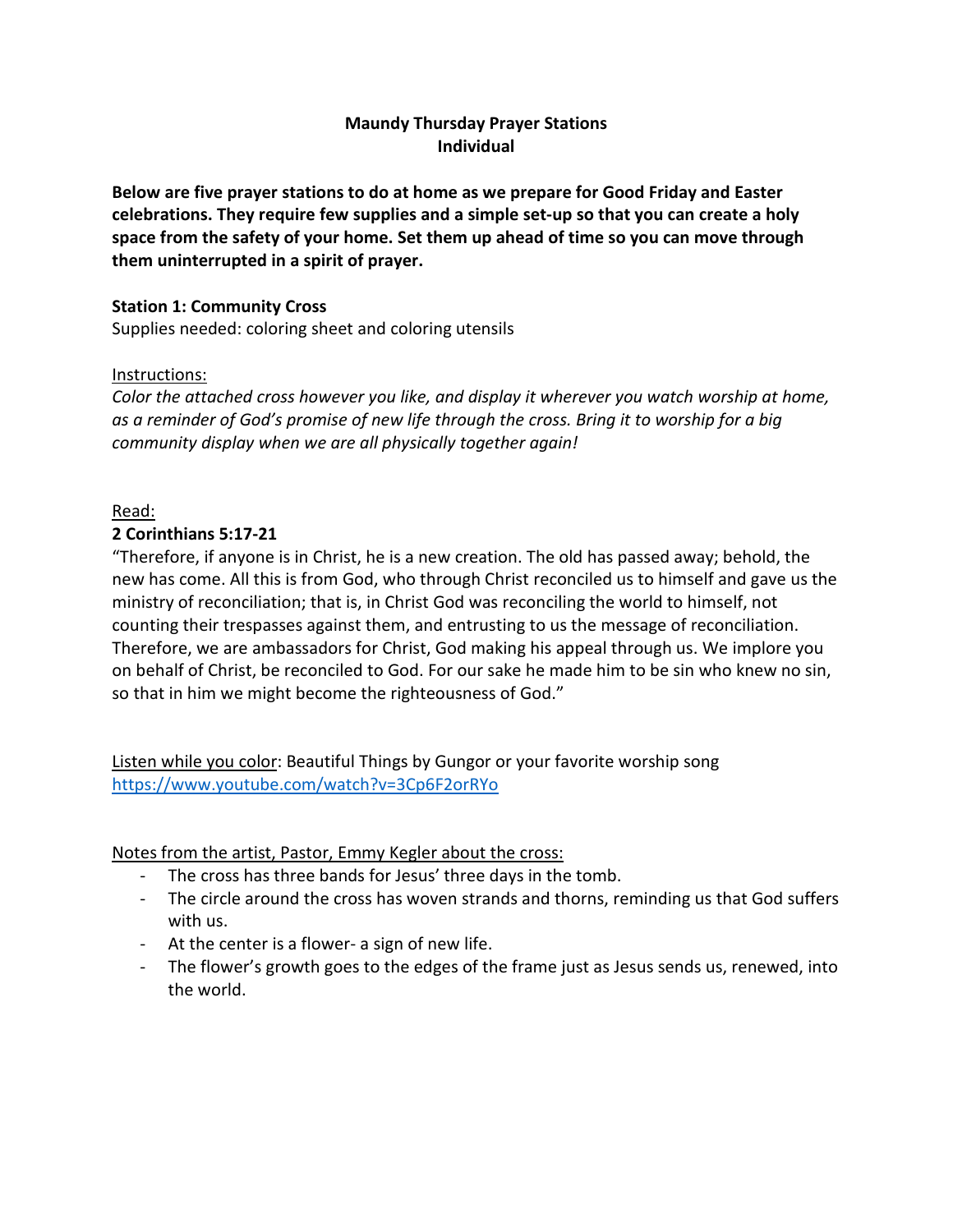

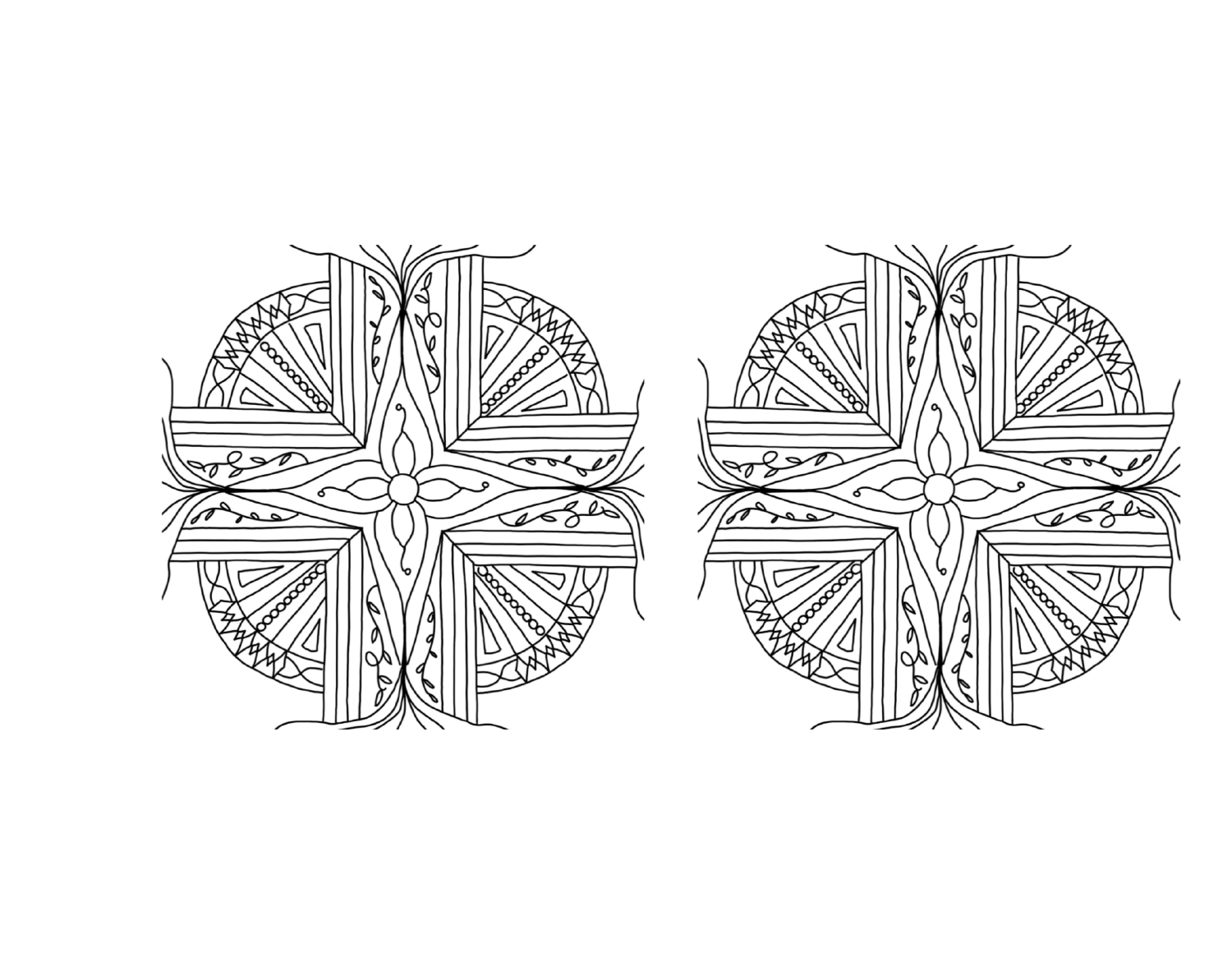### **Station 2: Prayers pleasing to God**

Supplies needed: incense or a good-smelling candle

## Read:

### **Ezekiel 20:40-44**

"For on my holy mountain, the mountain height of Israel, declares the Lord God, there all the house of Israel, all of them, shall serve me in the land. There I will accept them, and there I will require your contributions and the choicest of your gifts, with all your sacred offerings. As a pleasing aroma I will accept you, when I bring you out from the peoples and gather you out of the countries where you have been scattered. And I will manifest my holiness among you in the sight of the nations. And you shall know that I am the Lord, when I bring you into the land of Israel, the country that I swore to give to your fathers. And there you shall remember your ways and all your deeds with which you have defiled yourselves, and you shall loathe yourselves for all the evils that you have committed. And you shall know that I am the Lord, when I deal with you for my name's sake, not according to your evil ways, nor according to your corrupt deeds, O house of Israel, declares the Lord God."

### Instructions:

*Israel rebelled. Israel sinned against God. And yet God still promised to restore them and to gather them again from all of the places they had been scattered. There would be a day of judgement, but out of God's mercy and care, God will restore.*

*In Holy Week, as we prepare for Good Friday, we recognize that we also have rebelled and sinned against God. We deserve judgement. But out of God's abundant love and care for us, he sends his son, Jesus Christ, to take on the cross for our sins, and to reconcile us back to God, not on our own but only through Jesus. God restores.*

*Say a prayer of confession for the ways you have rebelled against the love of God and not loved your neighbor as you should. As you light your incense or candle, watch the smoke rise up toward God, and pray that your confession, offering, and sacrifice be pleasing to God.*

### **Psalm 141:1-2**

- O Lord, I call upon you; hasten to me!
- Give ear to my voice when I call to you!
- Let my prayer be counted as incense before you,

and the lifting up of my hands as the evening sacrifice!

### **Genesis 8:21-22**

"Then Noah built an altar to the Lord, and took of every clean animal and of every clean bird, and offered burnt offerings on the altar. And when the Lord smelled the pleasing odor, the Lord said in his heart, 'I will never again curse the ground because of humankind, for the inclination of the human heart is evil from youth; nor will I ever again destroy every living creature as I have done.'"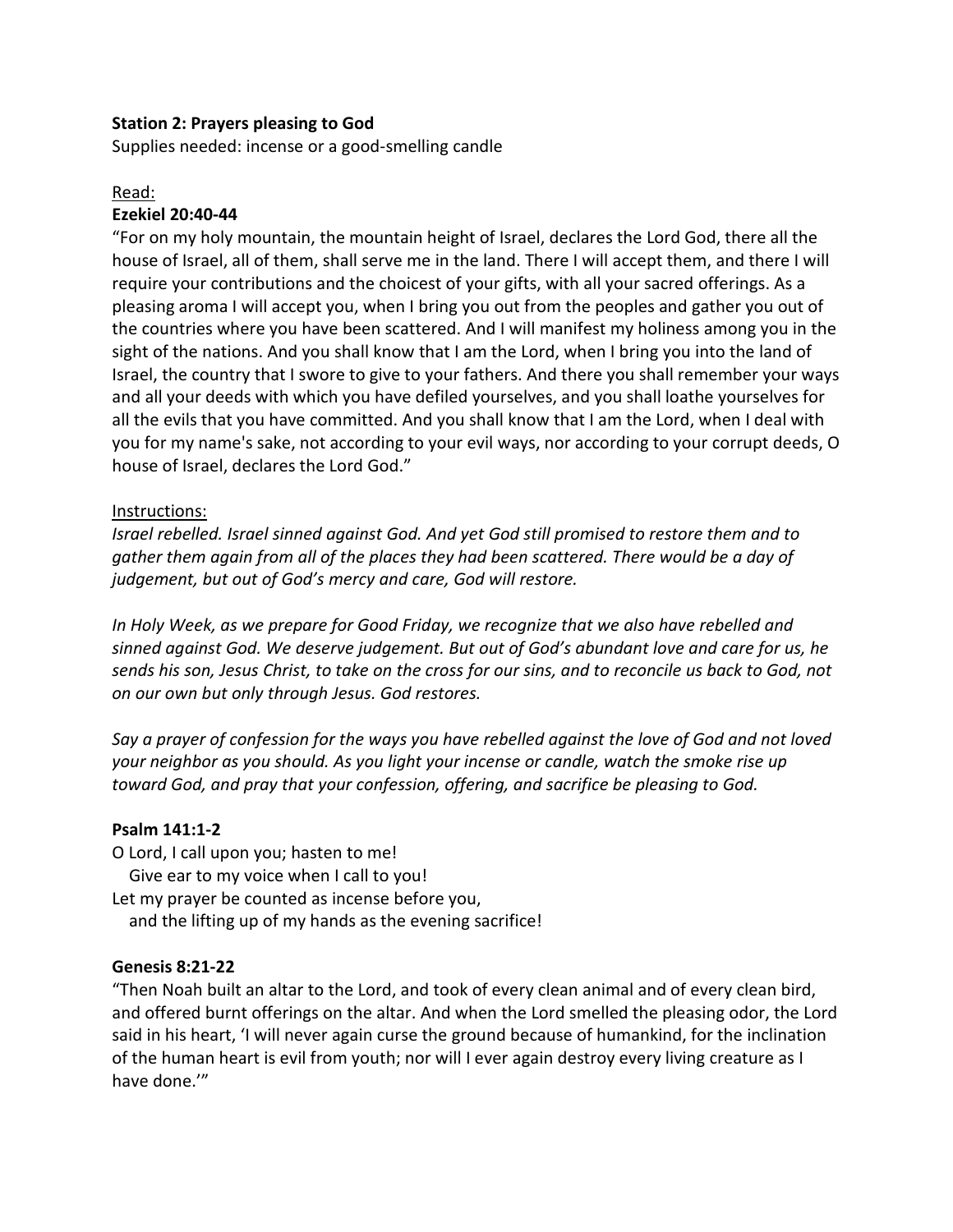#### **Station 3: Foot-washing**

Supplies need: bowl of water and a towel

### Read:

# **John 13:1-15**

Now before the Feast of the Passover, when Jesus knew that his hour had come to depart out of this world to the Father, having loved his own who were in the world, he loved them to the end. **<sup>2</sup>**During supper, when the devil had already put it into the heart of Judas Iscariot, Simon's son, to betray him, **<sup>3</sup>** Jesus, knowing that the Father had given all things into his hands, and that he had come from God and was going back to God, **<sup>4</sup>** rose from supper. He laid aside his outer garments, and taking a towel, tied it around his waist. **<sup>5</sup>** Then he poured water into a basin and began to wash the disciples' feet and to wipe them with the towel that was wrapped around him. **<sup>6</sup>**He came to Simon Peter, who said to him, "Lord, do you wash my feet?" **<sup>7</sup>** Jesus answered him, "What I am doing you do not understand now, but afterward you will understand." **<sup>8</sup>** Peter said to him, "You shall never wash my feet." Jesus answered him, "If I do not wash you, you have no share with me." **<sup>9</sup>** Simon Peter said to him, "Lord, not my feet only but also my hands and my head!" **<sup>10</sup>** Jesus said to him, "The one who has bathed does not need to wash, except for his feet, but is completely clean. And you are clean, but not every one of you." **<sup>11</sup>** For he knew who was to betray him; that was why he said, "Not all of you are clean." **<sup>12</sup>** When he had washed their feet and put on his outer garments and resumed his place, he said to them, "Do you understand what I have done to you? **<sup>13</sup>** You call me Teacher and Lord, and you are right, for so I am. **<sup>14</sup>** If I then, your Lord and Teacher, have washed your feet, you also ought to wash one another's feet. **<sup>15</sup>** For I have given you an example, that you also should do just as I have done to you.

### Instructions:

*Foot washing has become a symbol of Jesus' servant ministry on earth. Washing his disciples' feet was a dirty job. It was unexpected. It was a humbling. Indicative of the great sacrificial love he would display on the cross. And now Jesus teaches his disciples that to love one another is to serve one another.* 

*When Peter realized what Jesus was inviting him to to, he desired for Jesus to wash his hands, head, and feet-- he desired more of this life of grace and service and love that Jesus was offering! Like in the waters of baptism, we have experienced this grace and service of Christ. We too have been washed clean. We have been marked as servants of Christ.* 

*Taking the bowl, touch the water with your hands as a reminder of this gift of grace to you. Remember your baptism and give thanks to God.*